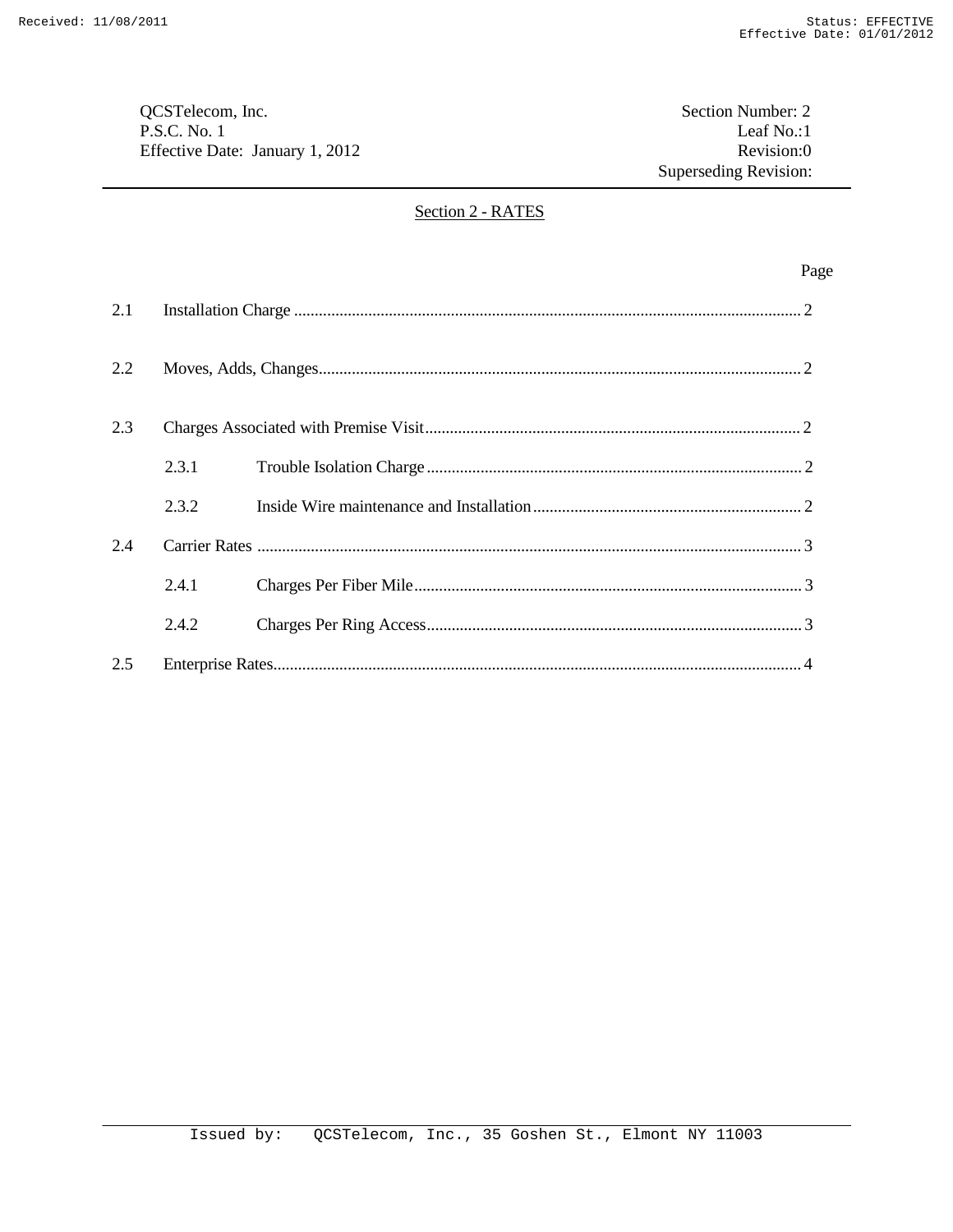QCSTelecom, Inc. Section Number: 2 P.S.C. No. 1 Leaf No.:2 Effective Date: January 1, 2012 Revision:0

Superseding Revision:

# SECTION 2 - CONNECTION CHARGES

## 2.1 INSTALLATION CHARGE

The Company may choose to waive installation charges for contract terms of 3 years or more. Customer install charges will be based on the Company's direct cost to install facilities at customer premise. This will be billed at 4% over Companies cost

# 2.2 MOVES, ADDS AND CHANGES

The Company may choose to waive Moves add, and changes costs for contract terms of 3 years or more. Customer charges will be based on the Company's direct cost. This will be billed at 4% over Companies cost

## 2.3 CHARGES ASSOCIATED WITH PREMISES VISIT

# 2.3.1 Trouble Isolation Charge

Billed at \$50 per hr or 4% over Companies costs whichever is the lesser amount for trouble calls found not to be the responsibility of the Company

#### 2.3.2 Customer owned, Wire Maintenance and Installation

Billed at \$50 per hr or 4% over Companies costs whichever is the lesser amount for work performed at the request of the Customer on Customer premise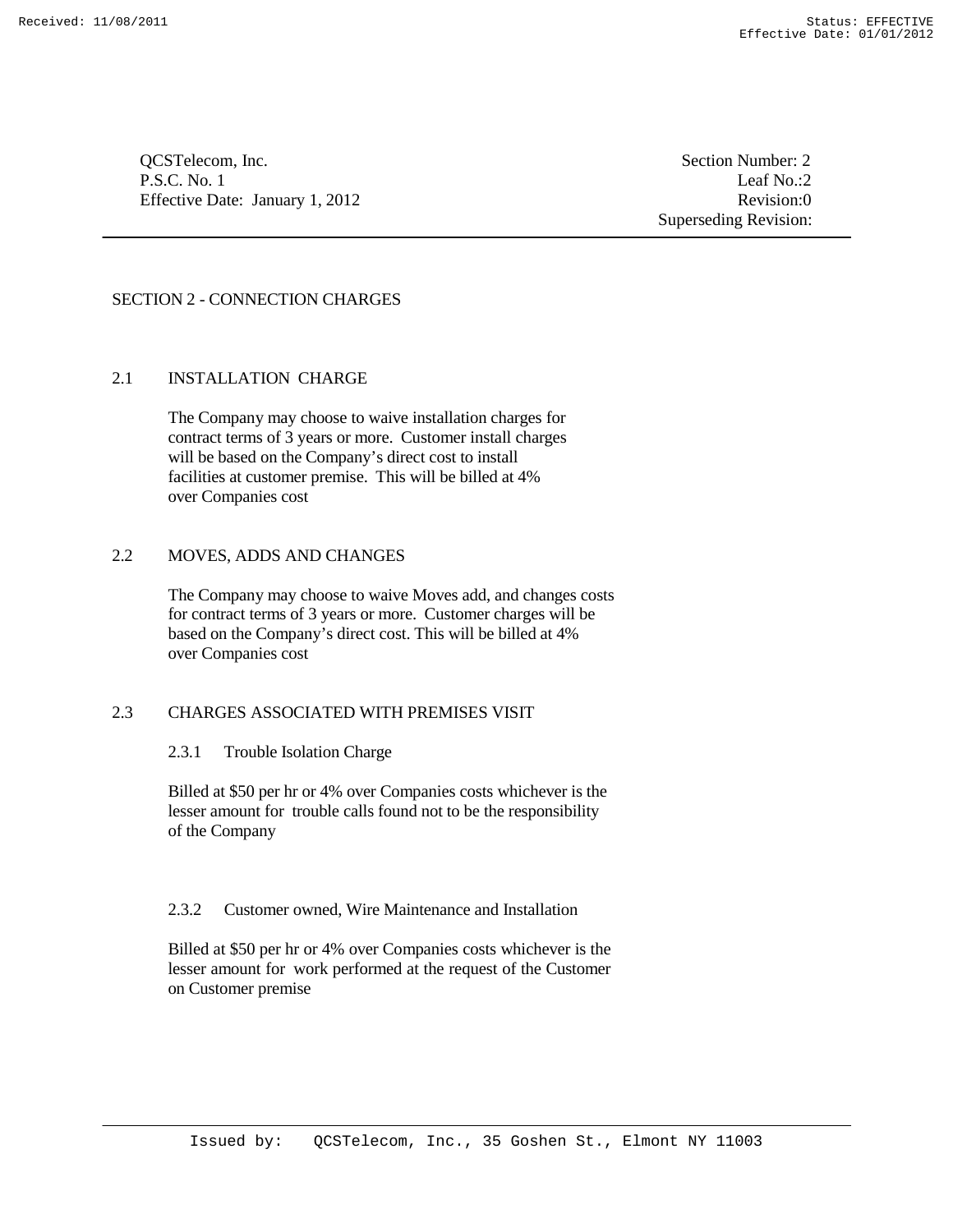| OCSTelecom, Inc.                | Section Number: 2     |
|---------------------------------|-----------------------|
| P.S.C. No. 1                    | Leaf No.:3            |
| Effective Date: January 1, 2012 | Revision:0            |
|                                 | Superseding Revision: |

## 2.4 CARRIER RATES:

Carrier customers who will use lease fiber to resell data and telecommunications services to business entities will have the option of leasing fiber by the fiber mile as identified in 2.4.1 or by the Ring Access method found in 2.4.2.

# 2.4.1 CHARGES PER FIBER MILE:

| Mileage     | Monthly Recurring charges per<br>fiber mile leased |       | Monthly Maintenance fee per<br>fiber mile |        |
|-------------|----------------------------------------------------|-------|-------------------------------------------|--------|
|             | Max                                                | Min   | Max                                       | Min    |
| $0-100$     | \$45                                               | \$7.5 | \$2.00                                    | \$0.40 |
| $101 - 300$ | \$45                                               | \$7.5 | \$2.00                                    | \$0.40 |
| $301 - 450$ | \$45                                               | \$7.5 | \$2.00                                    | \$0.40 |
| over $450$  | \$45                                               | \$7.5 | \$2.00                                    | \$0.40 |

Mileage = Based on the total accumulative miles of fiber leased by the Customer. Two fibers leased for 10 miles  $= 20$  miles leased.

Charges per fiber mile include monthly recurring charges per fiber mile leased plus the monthly maintenance fee per fiber mile leased.

# 2.4.2 CHARGES PER RING ACCESS:

| Access              | <b>Monthly Recurring Charge</b> |      |          | Monthly Maintenance Fee |
|---------------------|---------------------------------|------|----------|-------------------------|
|                     | Max                             | Min  | Max      | Min                     |
| <b>Ring Access</b>  | \$3,500                         | \$40 | \$175.00 | \$2.00                  |
| <b>Egress Point</b> | \$950                           | \$45 | \$45.00  | \$2.00                  |

The monthly Ring Access Charge provides the Carrier with a lease of 2 fibers throughout the STN network.

The monthly Ring Egress Charge provides the Carrier with an access point onto or off of the STN network.